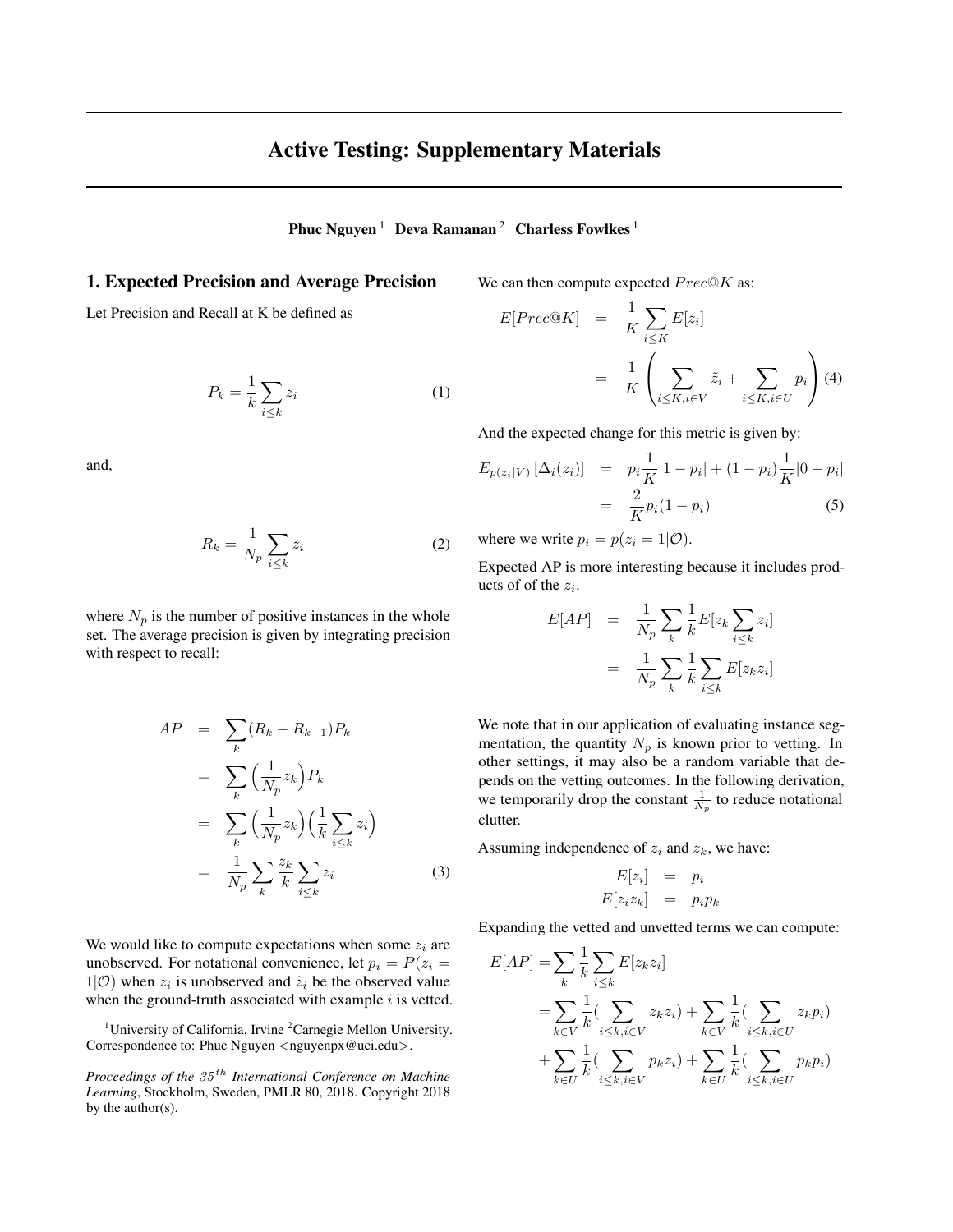which can be written a bit more compactly as:

$$
E[AP] = \Big(\sum_{k \in V} (\frac{z_k}{k} E[Prec@k]) + \sum_{k \in U} (\frac{p_k}{k} E[Prec@k]) \Big)
$$

We would like to compute the change in  $E[AP]$  when we vet some example. Before vetting sample  $j$ , we have:

$$
E[AP] = \sum_{k \in V} \frac{1}{k} \left[ \sum_{i \le k, i \in V} z_k z_i \right]
$$
  
+ 
$$
\sum_{k \in V} \frac{1}{k} \left[ \sum_{i \le k, i \in U \setminus j} z_k p_i + z_k p_j \delta[j \le k] \right]
$$
  
+ 
$$
\sum_{k \in U \setminus j} \frac{1}{k} \left[ \sum_{i \le k, i \in V} p_k z_i \right] + \frac{1}{j} \left[ \sum_{i \le j, i \in V} p_j z_i \right]
$$
  
+ 
$$
\sum_{k \in U \setminus j} \frac{1}{k} \left[ \sum_{i \le k, i \in U \setminus j} p_k p_i + p_k p_j \delta[j \le k] \right]
$$
  
+ 
$$
\frac{1}{j} \left[ \sum_{i \in U \setminus j, i \le j} p_j p_i + p_j p_j \right]
$$

After vetting the example  $j$ , we have:

$$
E[AP|z_j] = \sum_{k \in V} \frac{1}{k} \sum_{i \le k, i \in V} z_k z_i
$$
  
+ 
$$
\sum_{k \in V} \frac{1}{k} \left[ \sum_{i \le k, i \in U \setminus j} z_k p_i + z_k z_j \delta[j \le k] \right]
$$
  
+ 
$$
\sum_{k \in U \setminus j} \frac{1}{k} \left[ \sum_{i \le k, i \in V} p_k z_i \right] + \frac{1}{j} \left[ \sum_{i \le j, i \in V} z_j z_i \right]
$$
  
+ 
$$
\sum_{k \in U \setminus j} \frac{1}{k} \left[ \sum_{i \le k, i \in U \setminus j} p_k p_i + p_k z_j \delta[j \le k] \right]
$$
  
+ 
$$
\frac{1}{j} \left[ \sum_{i \le j, i \in U \setminus j} z_j p_i + z_j z_j \right]
$$

The difference between these estimates is,

$$
\Delta(z_j) = E[AP|z_j] - E[AP]
$$
  
\n
$$
= \sum_{k \in V} \frac{1}{k} z_k (z_j - p_j) \delta[j \le k] +
$$
  
\n
$$
\frac{1}{j} \sum_{i \le j, i \in V} (z_j - p_j) z_i +
$$
  
\n
$$
\sum_{k \in U \setminus j} \frac{1}{k} [p_k (z_j - p_j) \delta[j \le k]] +
$$
  
\n
$$
\frac{1}{j} \left[ \sum_{i \le j, i \in U \setminus j} (z_j p_i + z_j z_j - p_j p_i - p_j p_j) \right]
$$

The expected reduction given our estimator for  $z_j$  is

$$
E[\Delta] = p_j \Delta(z_j = 1) + (1 - p_j) \Delta(z_j = 0)
$$

where:

$$
\Delta(z_j = 0) = \sum_{k \in V} \frac{1}{k} z_k(-p_j) \delta[j \le k] +
$$

$$
\frac{1}{j} \sum_{i \le j, i \in V} (-p_j) z_i +
$$

$$
\sum_{k \in U \setminus j} \frac{1}{k} p_k(-p_j) \delta[j \le k] +
$$

$$
\frac{1}{j} \left[ \sum_{i \le j, i \in U \setminus j} (-p_j p_i - p_j p_j) \right]
$$

$$
\Delta(z_j = 1) = \sum_{k \in V} \frac{1}{k} z_k (1 - p_j) \delta[j \le k] +
$$
  

$$
\frac{1}{j} \sum_{i \le j, i \in V} (1 - p_j) z_i +
$$
  

$$
\sum_{k \in U \setminus j} \frac{1}{k} p_k (1 - p_j) \delta[j \le k] +
$$
  

$$
\frac{1}{j} \left[ \sum_{i \le j, i \in U \setminus j} (p_i + 1 - p_j p_i - p_j p_j) \right]
$$

1  $\overline{1}$ 

Let's just look at the first pair of corresponding terms of  $E[\Delta],$ 

$$
(1-p_j)\sum_{k\in V}\frac{1}{k}z_k(-p_j)\delta[j\leq k]+p_j\sum_{k\in V}\frac{1}{k}z_k(1-p_j)\delta[j\leq k]
$$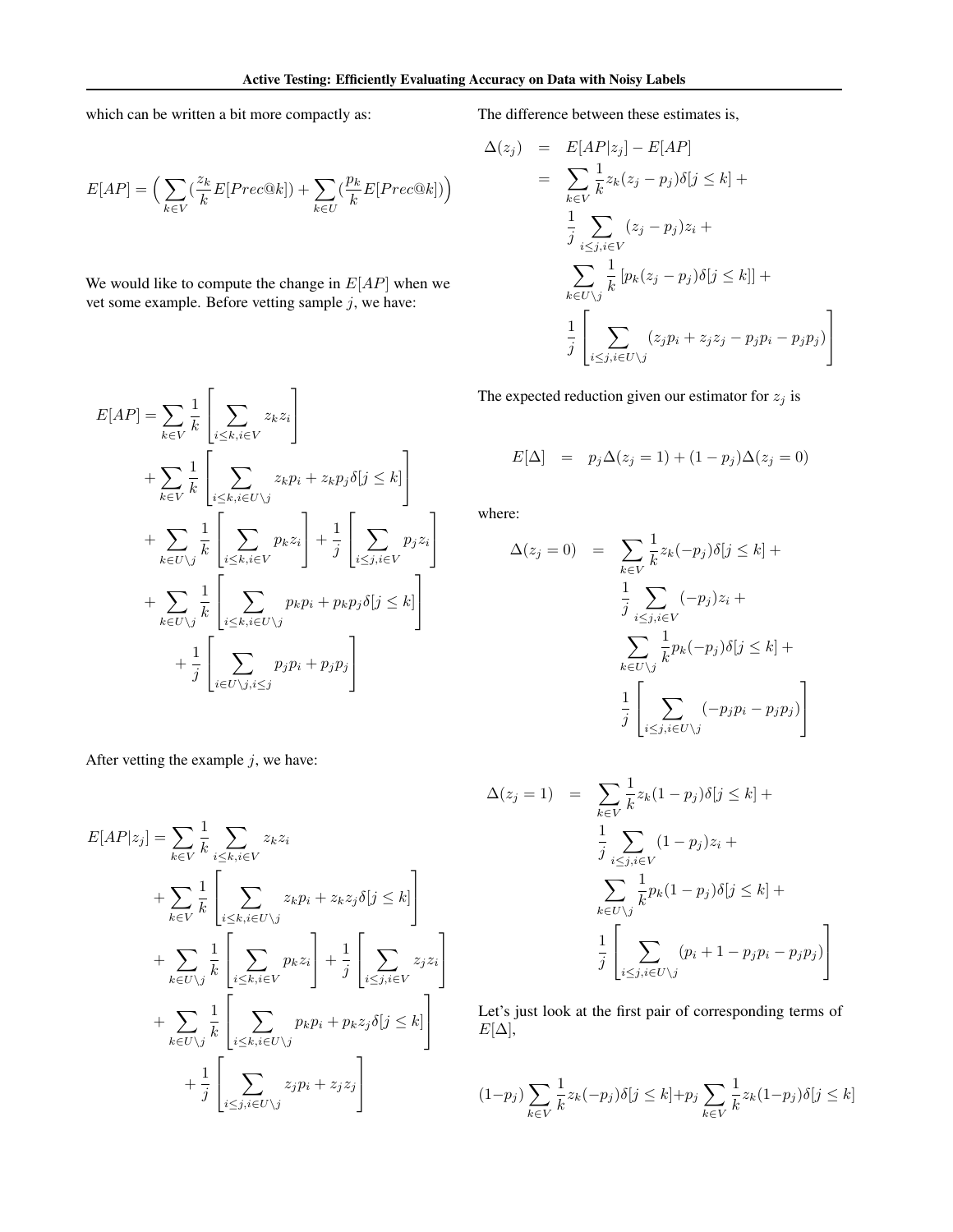It is clear to see that the above summation equals 0. This is also true for the second and third terms,

$$
(1 - p_j) \frac{1}{j} \sum_{i \le j, i \in V} (-p_j) z_i + p_j \frac{1}{j} \sum_{i \le j, i \in V} (1 - p_j) z_i
$$
  

$$
(1 - p_j) \sum_{k \in U \setminus j} \frac{1}{k} p_k(-p_j) \delta[j \le k] + p_j \sum_{k \in U \setminus j} \frac{1}{k} p_k(1 - p_j) \delta[j]
$$

Only the last pair of terms remains, and simplifies as:

$$
E[\Delta] = -\frac{1}{j} \sum_{i \le j, i \in U \setminus j} p_j^3 - p_j + p_j^2 (1 - p_j)
$$
  
= 
$$
-\frac{1}{j} \sum_{i \le j, i \in U \setminus j} p_j^3 - p_j + p_j^2 - p_j^3
$$
  
= 
$$
-\frac{1}{j} \sum_{i \le j, i \in U \setminus j} -p_j + p_j^2
$$
  
= 
$$
\frac{1}{j} \sum_{i \le j, i \in U \setminus j} p_j (1 - p_j)
$$

Let  $r_i$  be the proportion of unvetted examples scoring higher than example  $j$ :

$$
r_j = \frac{|\{i \in U : i \le j\}|}{|\{i \in U \cup V : i \le j\}|}
$$

$$
= \frac{1}{j} \sum_{i < j} \delta(i \in U)
$$

Putting back in the constant scaling yields the expression given in the paper:

$$
E[\Delta] = \frac{1}{N_p} \frac{1}{j} \sum_{i \le j, i \in U \setminus j} p_j (1 - p_j)
$$

$$
= \frac{1}{N_p} r_j p_j (1 - p_j)
$$

The term is largest when  $p_i$  is 0.5 and decrease as it approaches 0 or 1. The term also decreases when there are many unvetted examples that score higher than  $j$  since they have relatively more impact on the AP.

#### 2. Estimator for multilabel classification

Here we derive the basis for Equation 4 in the main paper.

$$
p(z_i|y_i, s_i) = \frac{p(z_i, y_i, s_i)}{\sum_{v \in \{0, 1\}} p(z_i = v, y_i, s_i)}
$$
  
= 
$$
\frac{p(y_i|z_i, s_i)p(z_i|s_i)}{\sum_{v \in \{0, 1\}} p(y_i|z_i, s_i)p(z_i|s_i)}
$$

We assume that given the true label,  $z_i$ , the observed label  $y_i$  is conditionally independent of the classifier score,  $s_i$ . With  $p(y_i|z_i, s_i) = p(y_i|z_i)$ , the expression simplifies to,

$$
p(z_i|y_i, s_i) = \frac{p(y_i|z_i)p(z_i|s_i)}{\sum_{v \in \{0,1\}} p(y_i|z_i)p(z_i|s_i)}
$$

### $p_k(1-p_j)\delta | j \leq k$ , Additional Results

Figure [1](#page-3-0) shows the results of estimating absolute precision@48 for the multilabel classification tasks on both NUS-WIDE and Microvideos datasets. In contrast, plots in the main paper show the total absolute error from the true value.

#### References

- Boyd, S., Cortes, C., Mohri, M., and Radovanovic, A. Accuracy at the top. In *Advances in neural information processing systems*, 2012.
- Joachims, T. A support vector method for multivariate performance measures. In *Proceedings of the 22nd international conference on Machine learning*, pp. 377–384. ACM, 2005.
- Vapnik, V. Principles of risk minimization for learning theory. In *Advances in neural information processing systems*, pp. 831–838, 1992.